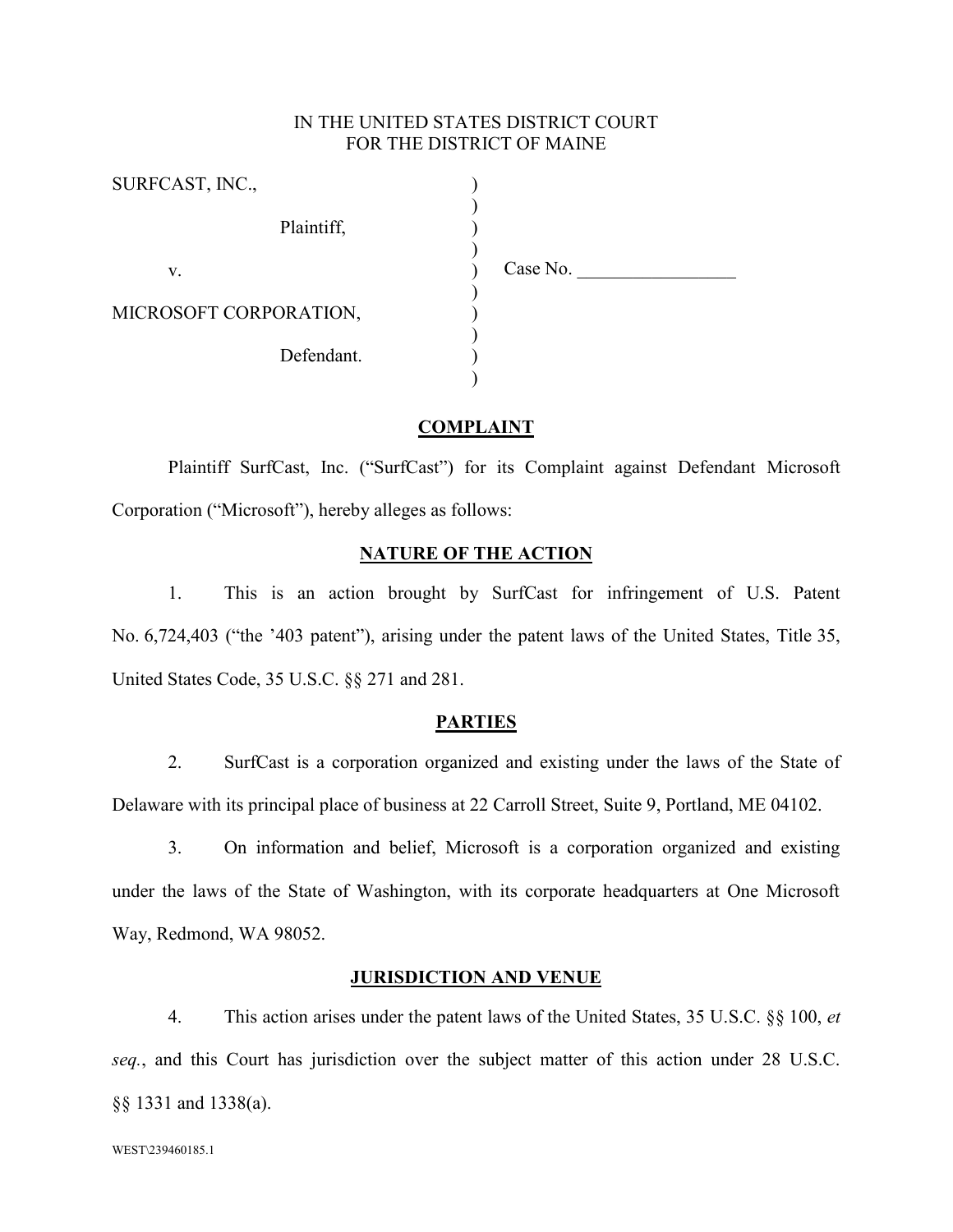5. Venue is proper in this Court under 28 U.S.C. §§ 1391 and 1400(b).

6. SurfCast's office is located at 22 Carroll Street, Suite 9, Portland, ME 04102.

7. Ovid Santoro, one of the founders of SurfCast and one of the inventors of the '403 patent resides in Portland and Lincolnville, Maine.

8. Documents and tangible things concerning SurfCast, the patent-in-suit and inventor Ovid Santoro all reside in Maine.

9. This Court has personal jurisdiction over Microsoft with respect to this Complaint because, *inter alia*: (1) Microsoft has committed, or aided, abetted, contributed to or participated in the commission of tortious acts of patent infringement by offering to sell and selling the accused products. These acts have caused foreseeable harm and injury to SurfCast, a corporation with its principal place of business located in Maine; (2) Microsoft has had and has systematic and continuous contacts with Maine; and (3) Microsoft offers to sell, sells and has sold the accused products in Maine.

#### **FACTUAL BACKGROUND**

10. U.S. Patent No. 6,724,403 is entitled "System and Method For Simultaneous Display of Multiple Information Sources," which the U.S. Patent and Trademark Office duly and legally issued on April 20, 2004. A true and correct copy of the '403 patent is attached hereto as Exhibit A.

11. Ovid Santoro and Klaus Lagermann (collectively "the '403 patent inventors") are the inventors of the '403 patent.

12. By virtue of inventor Ovid Santoro's February 14, 2001 assignment and inventor Klaus Lagermann's March 5, 2001 assignment, SurfCast obtained all rights, title and interest in the inventions of the '403 patent.

13. The claims of the '403 patent are valid and enforceable.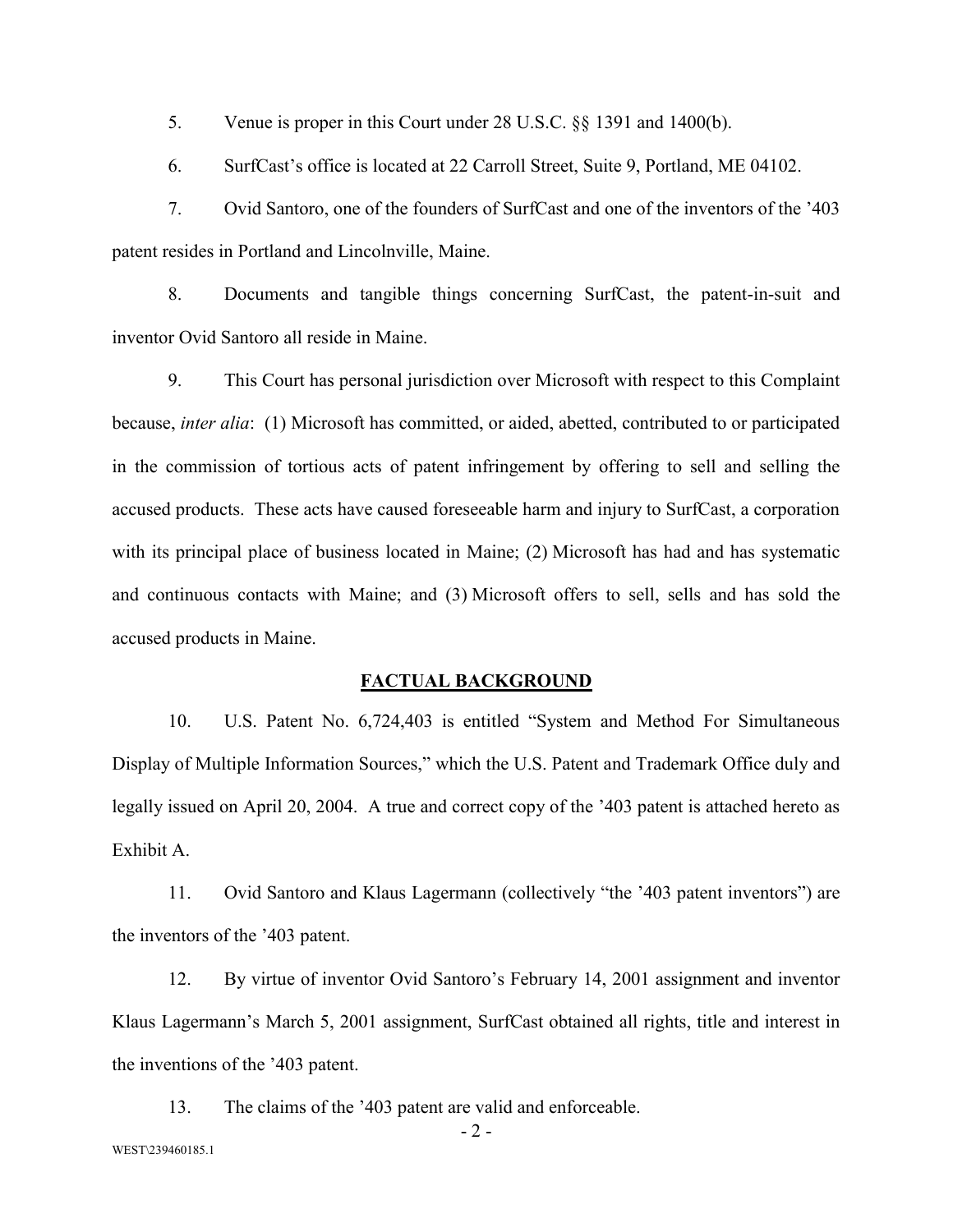14. Microsoft infringes the '403 patent by making, using, selling, and offering to sell devices and software products covered by the '403 patent including operating systems for personal computers, phones, tablet devices, and other hardware, mobile devices with the Windows Phone 7 Operating System ("the Windows Phone 7 Products"), the Microsoft Surface with the Windows RT Operating System, the Microsoft Windows RT, Microsoft Windows 8, Microsoft Windows 8 Pro, and Microsoft Windows 8 Enterprise Operating System for personal computers, and personal computers implementing the Microsoft Windows 8, Windows 8 Pro, and Windows 8 Enterprise Operating System ("the Windows 8 Accused Products"), and all like products, collectively "the Accused Products," in Maine and throughout the United States.

15. The Accused Products employ a display with a user interface described by Microsoft as follows: "Through tiles on the Start screen, apps are alive with activity and can deliver vibrant content, even when they're not running. Using live tiles, your app can provide useful, at-a-glance data to the user, while minimizing battery usage. Windows Push Notification Services (WNS) enables your app to receive messages and send them to your app's live tile or provide a notification to the user." Windows 8 Product Guide at p. 54 (available at http://go.microsoft.com/fwlink/?LinkId=251529; attached hereto as Exhibit D).

16. On information and belief, on or about October 26, 2012, Microsoft began making, using, offering for sale and selling the Windows 8 Accused Products in Maine and throughout the United States.

17. On information and belief, on or about November 8, 2010, Microsoft began offering for sale and selling the Windows Phone 7 Products in Maine and throughout the United States.

- 3 -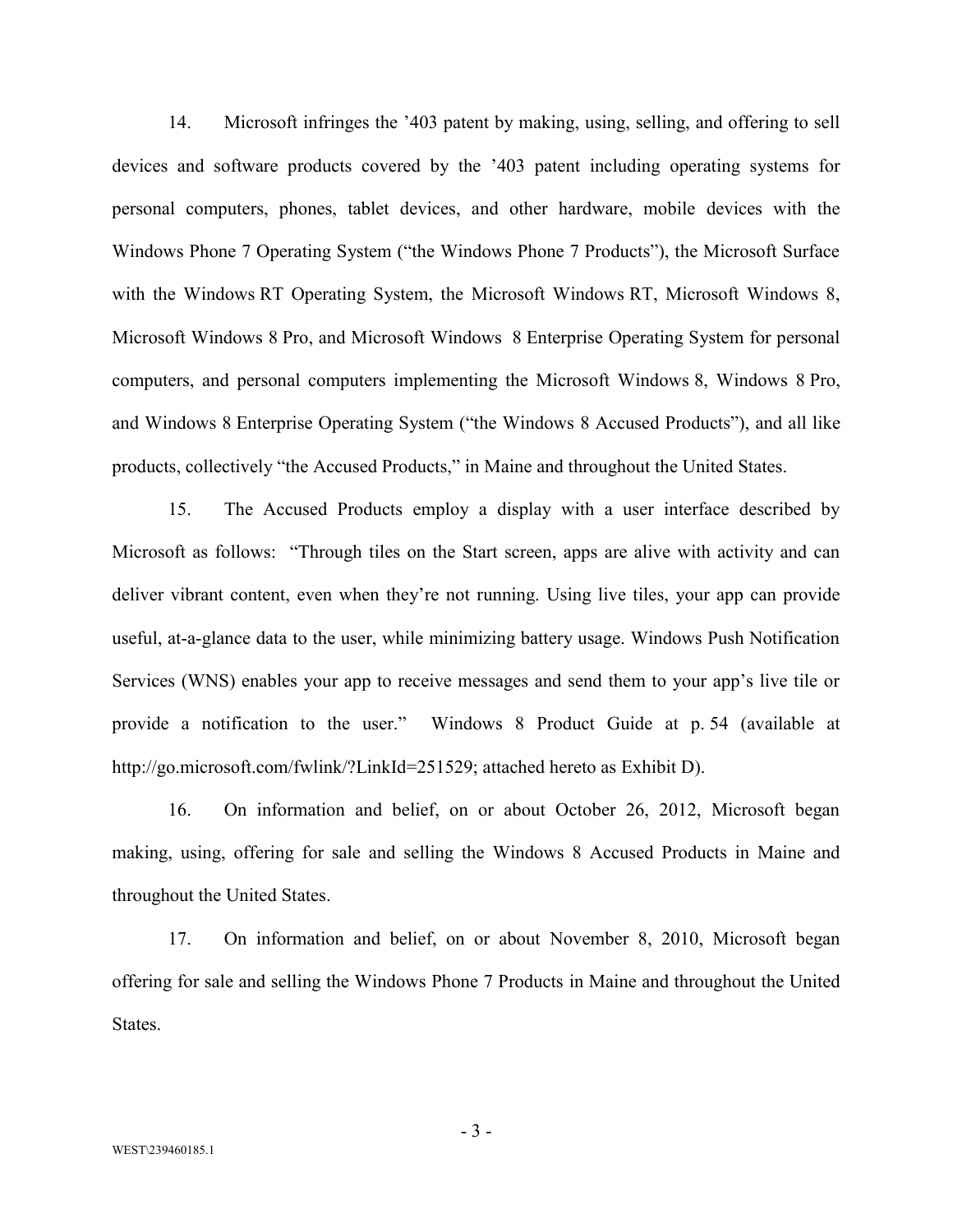#### **COUNT I (DIRECT INFRINGEMENT OF THE '403 PATENT)**

18. Each of the preceding paragraphs 1 to 18 is incorporated as if fully set forth herein.

19. Microsoft's offer to sell and sale of the Accused Products constitutes infringement of one or more of the claims of the '403 patent under 35 U.S.C. § 271(a), including but not limited to claims 1 and 22.

20. SurfCast has been injured and continues to be injured by Microsoft's offer to sell and sale of the Accused Products.

## **COUNT II (INDUCING INFRINGEMENT OF THE '403 PATENT)**

21. Each of the preceding paragraphs 1 to 20 is incorporated as if fully set forth herein.

22. Microsoft is the assignee of U.S. Patent No. 7,933,632, entitled "Tile Space User Interface for Mobile Devices," ("the '632 patent") the abstract of which describes "a user interface for mobile devices enable data and services available through the mobile device to be represented as a set of tiles maintained in a display space. The tiles provide a snapshot of the current state of content available through the mobile device without requiring any interaction by the user. The tiles and display space are customizable and can be dynamically updated to display content to a user. In addition, tiles can provide functionality, including simple tasks to a user without requiring the user to navigate away from the tile display space." During prosecution of the application that issued as the '632 patent, the Patent Examiner cited the '403 patent as relevant prior art as part of a Non-Final Rejection dated April 21, 2009. *See* Exhibit B, File History of U.S. Patent No. 7,933,632 at Notice of References Cited, p. 2 of 4 (Part of Paper No. 20090414); *see also* Exhibit C, '632 Patent at page 2. Accordingly, Microsoft had knowledge of the '403 patent at least as early as April 21, 2009.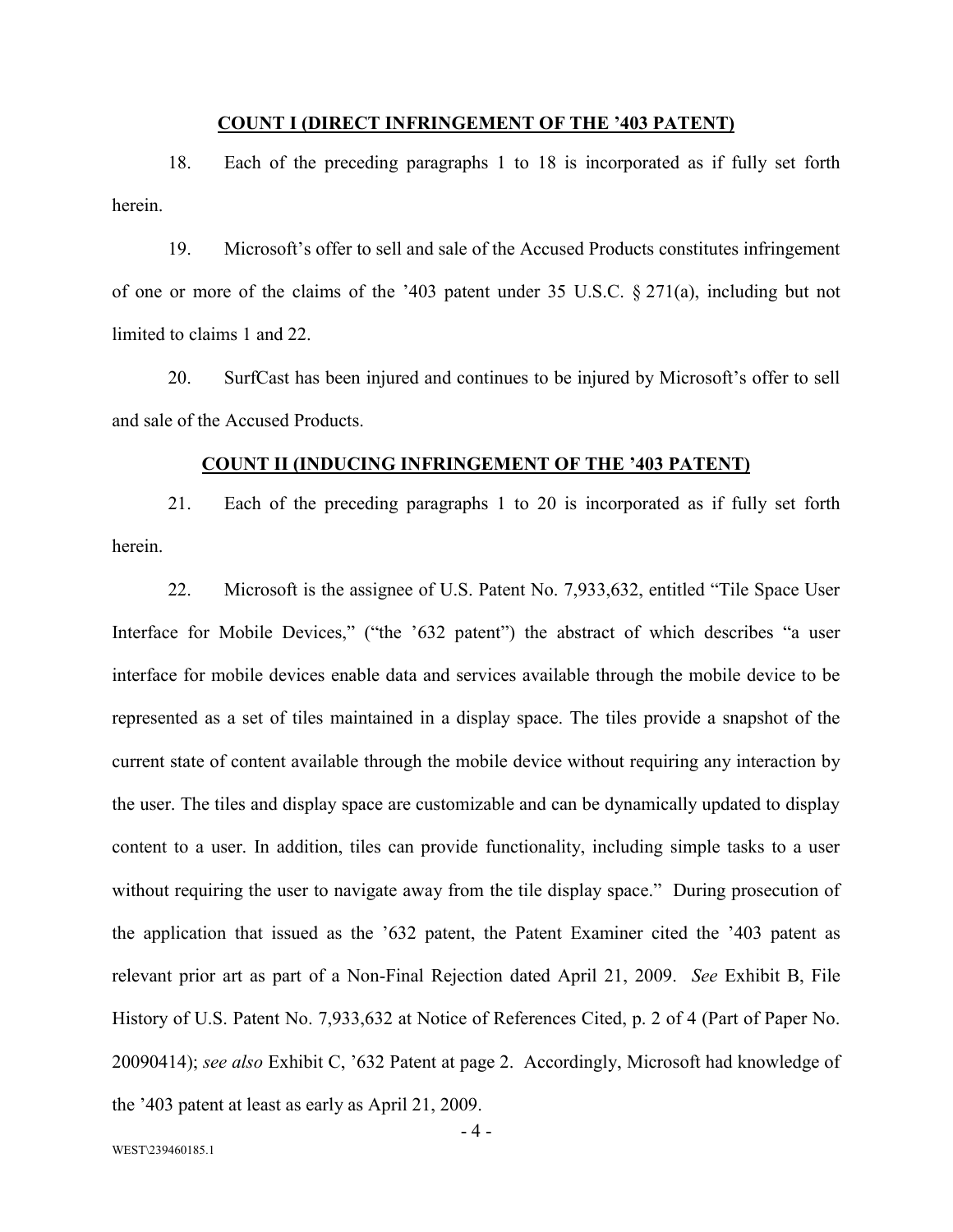23. Through the conduct alleged above, Microsoft actively and knowingly induced and will induce its customers and users of its Accused Products for whom Microsoft markets, offers to sell, sells and distributes its operating systems, including the Windows Phone 7 Operating System, the Microsoft Surface, the Microsoft Windows RT, Microsoft Windows 8, Microsoft Windows 8 Pro, and Microsoft Windows 8 Enterprise Operating Systems, to directly infringe one or more claims of the '403 patent, including but not limited to claims 1 and 22 of the '403 patent. For example, Microsoft instructs its customers to use the Accused Products and its "live tiles" to "deliver vibrant content," including through the Windows Push Notification Services (WNS). *See, e.g.,* Exhibit D, Windows 8 Product Guide, p. 54. Microsoft also instructs its customers to connect built-in applications of the Accused Products, such as Photos, to services by adding them to the user's Microsoft Account. *See, e.g.,* Exhibit D, Windows 8 Product Guide, pp. 20-21. Microsoft also provides a Windows Store which Microsoft describes can be used with the Accused Products as follows: "In the Windows Store, you can search for or browse thousands of apps, all grouped in easy-to-find categories. … After you decide, you can buy with peace of mind because before an app makes it to the Windows Store, it's screened and checked for viruses." *See, e.g.,* Exhibit D, Windows 8 Product Guide, pp. 23-24. Microsoft instructs developers that "Live tiles on the Windows Start screen display information from your website or service and help ensure your app is useful—even when it's not running." *See, e.g.,*  Exhibit D, Windows 8 Product Guide, p. 49.

24. Microsoft also instructs developers how to write applications that, when downloaded through the Windows Store and used on an Accused Product, directly infringe one or more claims of the '403 patent, including but not limited to claims 1 and 22 of the '403 patent. For example, Microsoft instructs that "app tiles … are the Start screen tiles that represent and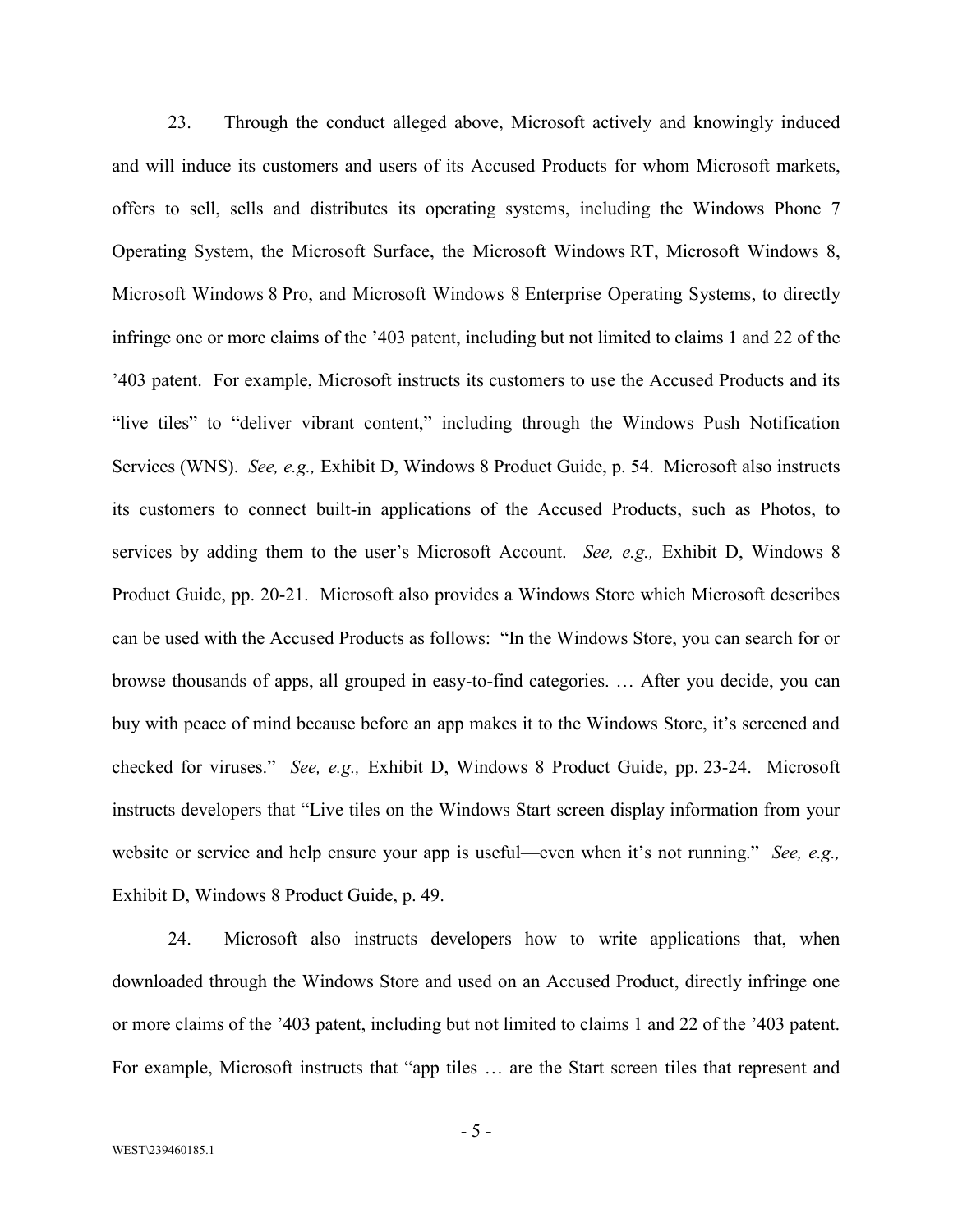launch your app. An app tile is more than a big icon; it has the ability to display a continuously changing set of content that can be used to keep the user aware of events associated with that app (such as new social networking posts, new news headlines, or stock quotes) when the app is not running. A tile notification can originate either from a local API call or from the cloud." Exhibit E, "Tile and Tile Notification Overview (Windows Store Apps)," available at [http://msdn.microsoft.com/en-US/library/windows/apps/hh779724.](http://msdn.microsoft.com/en-US/library/windows/apps/hh779724) Microsoft further instructs that, in accordance with one or more claims of the '403 patent, including but not limited to claim 1, "[t]here are 4 ways that an app can update its tile (see Choosing a notification delivery method in the Dev Center). Apps can use local notifications to update their tile, which is useful if info changes while the app is running. Apps can schedule tile and toast updates to happen at precise times. Also, apps can use push or polling tile notifications to update their tiles from the cloud while they are not running. Polling is great for low-frequency broadcast content. Push is great for sending toast notifications, which need to arrive immediately, or tile updates that are targeted to individual users." Exhibit F, "Creating a Great Tile Experience (Part 2)," (Apr. 18, 2012) available at http://blogs.msdn.com/b/windowsappdev/archive/2012/04/18/creating-a-greattile-experience-part-2.aspx.

25. Microsoft's knowing and active inducement of users and customers to directly infringe the '403 patent constitutes inducing infringement of one or more of the claims of the '403 patent under 35 U.S.C. § 271(b), including but not limited to claims 1 and 22 of the '403 patent.

26. SurfCast has been and continues to be injured and damaged by Microsoft's knowing and active inducement of users and customers to directly infringe the '403 patent.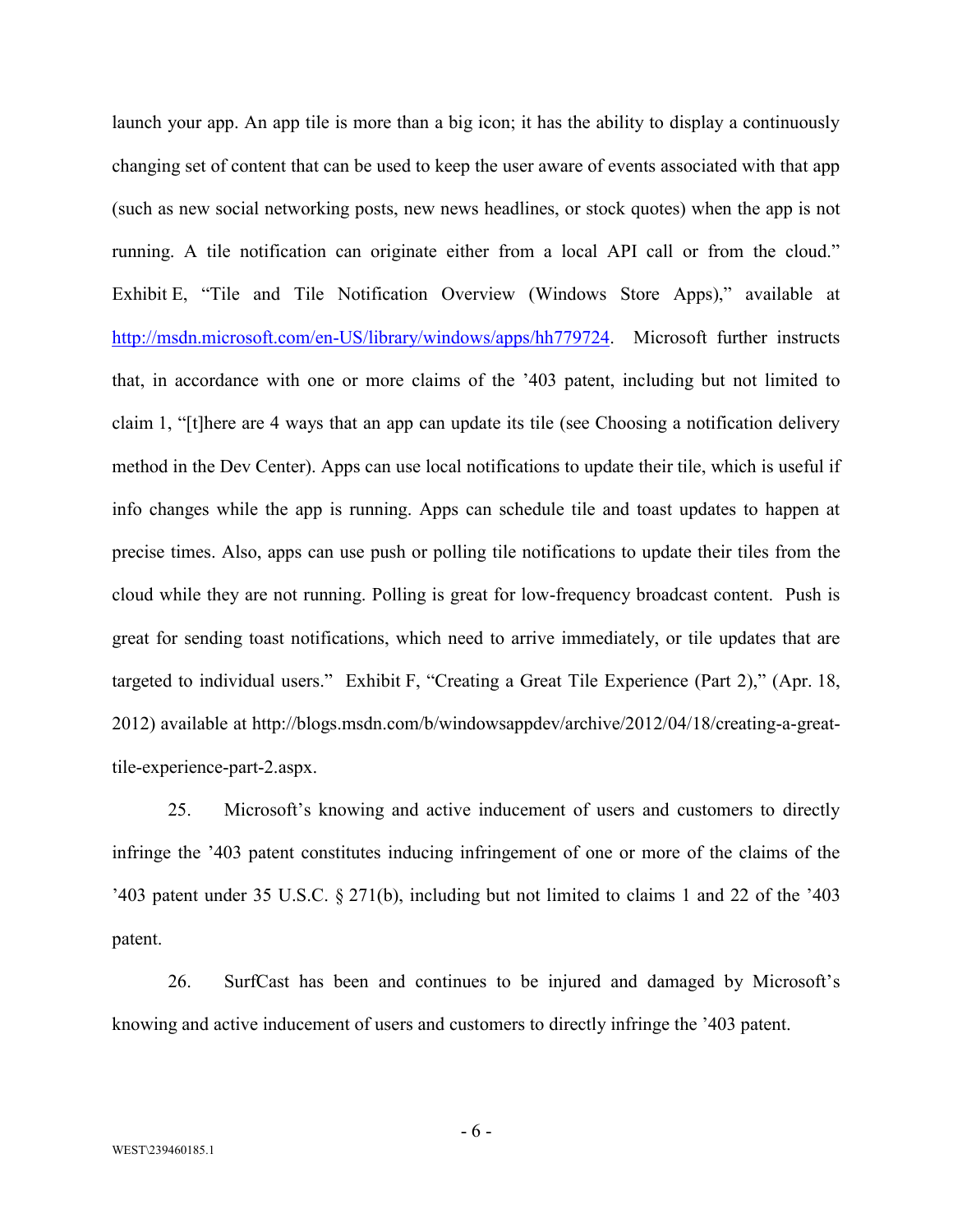#### **COUNT III (CONTRIBUTORY INFRINGEMENT OF THE '403 PATENT)**

27. Each of the preceding paragraphs 1 to 26 is incorporated as if fully set forth herein.

28. Microsoft is the assignee of U.S. Patent No. 7,933,632, entitled "Tile Space User Interface for Mobile Devices," ("the '632 patent") the abstract of which describes "a user interface for mobile devices enable data and services available through the mobile device to be represented as a set of tiles maintained in a display space. The tiles provide a snapshot of the current state of content available through the mobile device without requiring any interaction by the user. The tiles and display space are customizable and can be dynamically updated to display content to a user. In addition, tiles can provide functionality, including simple tasks to a user without requiring the user to navigate away from the tile display space." During prosecution of the application that issued as the '632 patent the Patent Examiner cited the '403 patent as relevant prior art as part of a Non-Final Rejection dated April 21, 2009. *See* Exhibit B, File History of U.S. Patent U.S. Patent No. 7,933,632 at Notice of References Cited, p. 2 of 4 (Part of Paper No. 20090414); *see also* Exhibit C, '632 Patent at page 2. Accordingly, Microsoft had knowledge of the '403 patent at least as early as April 21, 2009.

29. Through the sale, marketing and distribution of the Accused Products, Microsoft has contributed and continues to contribute to the infringement of one or more claims of the '403 patent by users and customers for whom Microsoft markets, offers to sell, sells and distributes the Accused Products and will continue to do so, knowing the same to be especially made or especially adapted for use in an infringement of the '403 patent.

30. Upon information and belief, none of the Accused Products are a staple article or commodity of commerce suitable for substantial noninfringing use.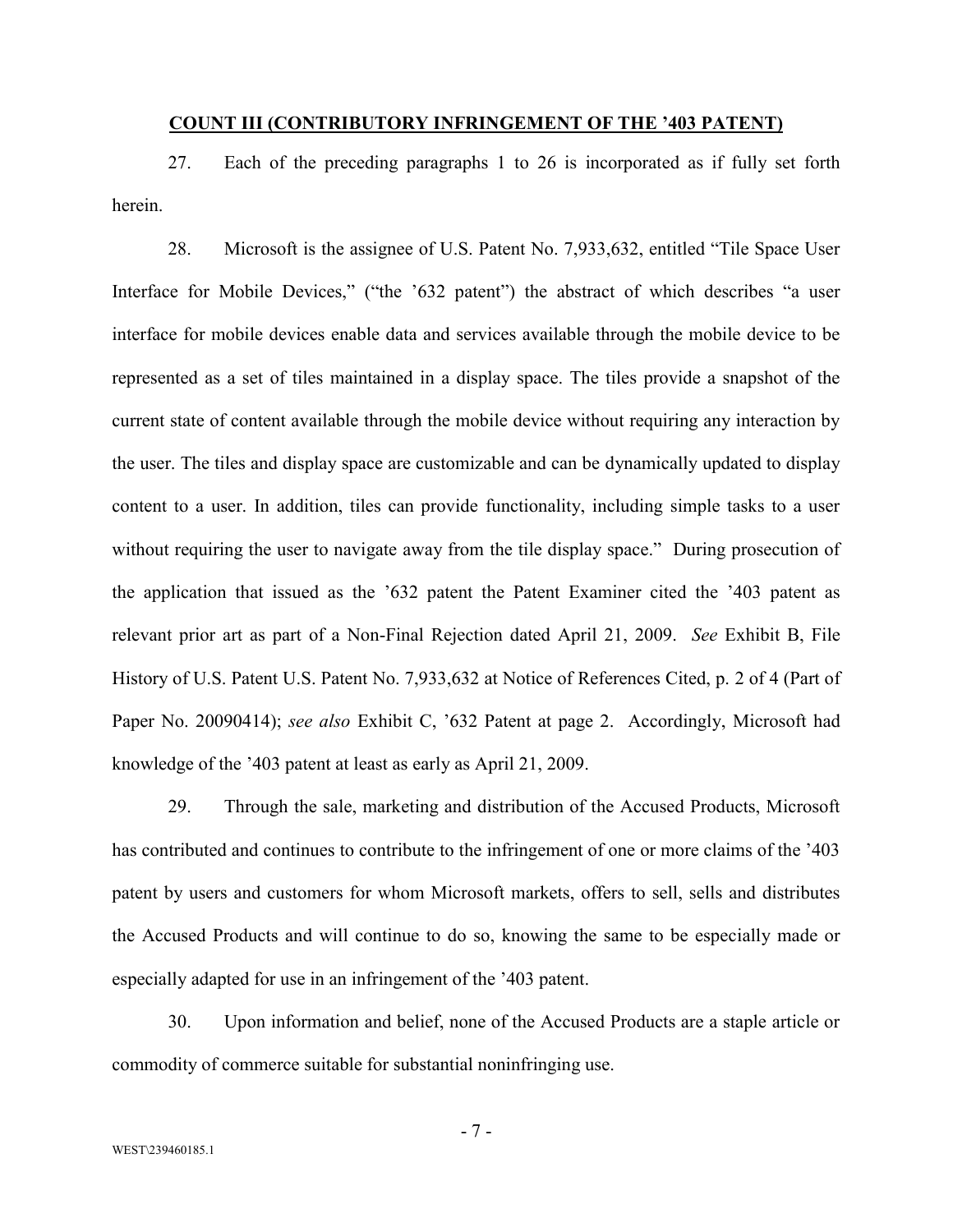31. Microsoft's contribution to the infringement of the '403 patent by users and customers constitutes contributory infringement of one or more of the claims of the '403 patent under 35 U.S.C. § 271(c), including but not limited to claims 1 and 22 of the '403 patent.

32. SurfCast has been and continues to be injured and damaged by Microsoft's contribution to the infringement of the '403 patent by users and customers.

## **COUNT IV (WILLFUL INFRINGEMENT OF THE '403 PATENT)**

33. Each of the preceding paragraphs 1 to 32 is incorporated as if fully set forth herein.

34. Microsoft is the assignee of U.S. Patent No. 7,933,632, entitled "Tile Space User Interface for Mobile Devices," ("the '632 patent"), the abstract of which describes "a user interface for mobile devices enable data and services available through the mobile device to be represented as a set of tiles maintained in a display space. The tiles provide a snapshot of the current state of content available through the mobile device without requiring any interaction by the user. The tiles and display space are customizable and can be dynamically updated to display content to a user. In addition, tiles can provide functionality, including simple tasks to a user without requiring the user to navigate away from the tile display space." During prosecution of the application that issued as the '632 patent the Patent Examiner cited the '403 patent as relevant prior art as part of a Non-Final Rejection dated April 21, 2009. *See* Exhibit B, File History of U.S. Patent U.S. Patent No. 7,933,632 at Notice of References Cited, p. 2 of 4 (Part of Paper No. 20090414); *see also* Exhibit C, '632 Patent at page 2. Accordingly, Microsoft had knowledge of the '403 patent at least as early as April 21, 2009.

35. Microsoft's continued making, using, sales, and offerings to sell the Accused Products with knowledge of the '403 patent constitutes willful infringement of one or more of the claims of the '403 patent.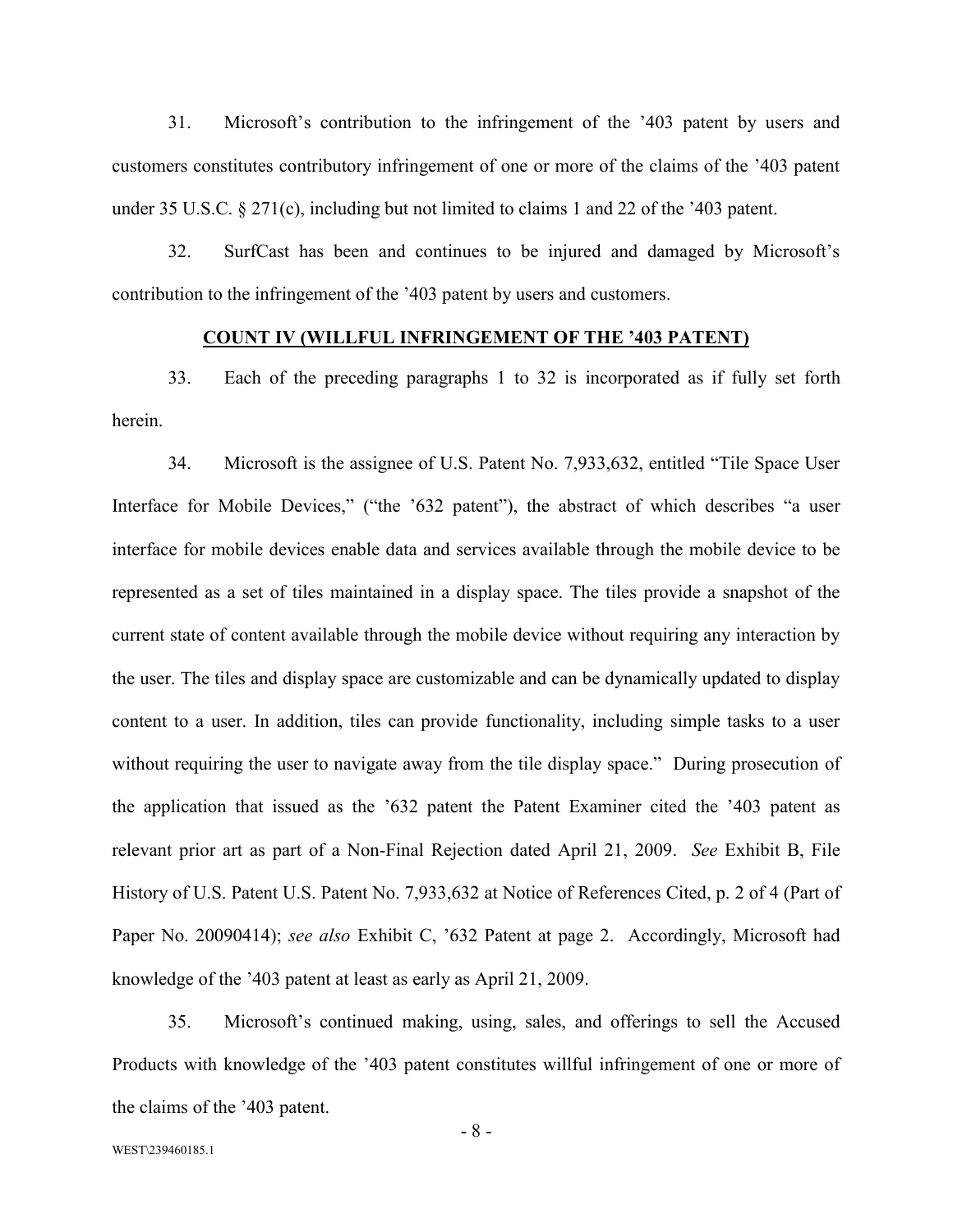## **PRAYER FOR RELIEF**

WHEREFORE, SurfCast prays that this Court grant the following relief:

a) An order adjudging and decreeing that Defendant Microsoft has directly infringed the '403 patent;

b) An order adjudging and decreeing that Defendant Microsoft has induced the direct infringement of the '403 patent;

c) An order adjudging and decreeing that Defendant Microsoft has contributed to the direct infringement of the '403 patent;

d) An order directing Microsoft to account for and pay to SurfCast all damages caused to SurfCast by reason of Microsoft's patent infringement, pursuant to 35 U.S.C. § 284, including increased damages under 35 U.S.C. § 284;

e) An award of pre-judgment and post-judgment interest on the damages caused to SurfCast by Microsoft;

f) A declaration that this case is exceptional and an award of attorneys' fees under 35 U.S.C. § 285 and costs and expenses in this action; and

g) For all other relief the Court deems just and proper.

DATED at Portland, Maine this 30th day of October, 2012

Respectfully submitted, SurfCast, Inc.

by its attorneys, PRETI FLAHERTY BELIVEAU & PACHIOS, LLP

Timothy J. Bryant, Neal F. Pratt,

and

*/s/ Benjamin S. Piper\_\_\_\_\_\_\_\_\_\_\_\_\_*